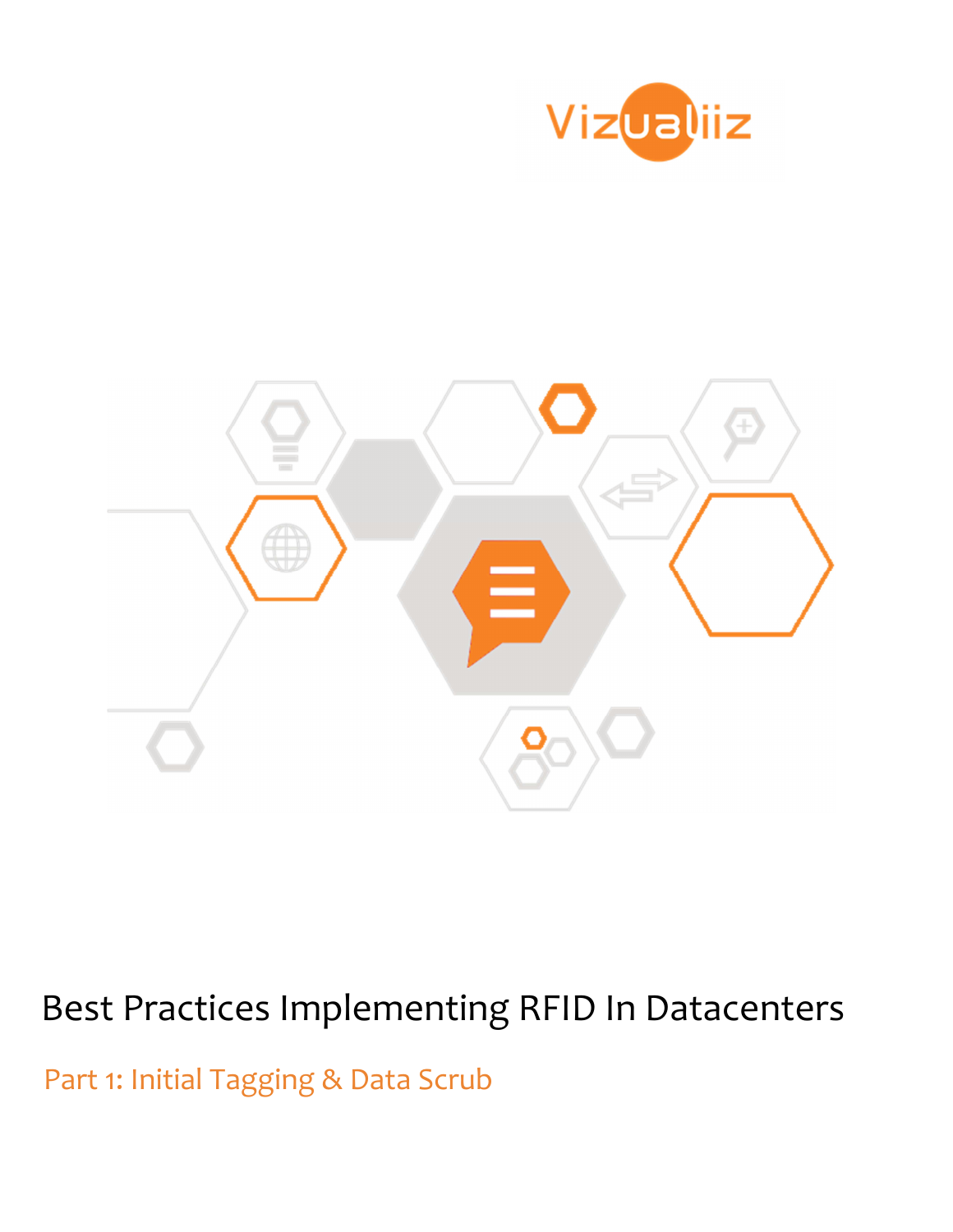#### Introduction

Unless you still believe the world is flat, you have already decided RFID solutions can benefit your company. Used in and around your datacenter, RFID can streamline inventory management of your critical assets, improve the time of inventory audits, reduce capital investments, and mitigate risks from potential disasters of regulatory compliance and corporate governance.

These principles resonate more so when one considers the importance of datacenter audits required to maintain an accurate picture of physical assets. The following illustration demonstrates the dramatic loss of accuracy within a 5,000 asset facility over the course of only 12 months when applying a mere 2%. decay per month.



Audits are the essential process to maintain data accuracy and integrity. However, audits are often still a manual and labor intensive process, prone to error. This challenge is intensified by the fluid nature of datacenter environments: New assets are acquired and existing assets are moved or decommissioned.

Keeping pace with dynamic change is the new order. RFID technologies and proper automated solutions can significantly address these issues. With the right tools, you can undertake a series of audits covering the gamut of stakeholder needs, inside or outside the organization, through pre-planned rapid spot audits, cycle counts, or full audits at the right time, in a fraction of the time normally spent attempting to do so. These "true-up" audits defend against data accuracy decay.



#### Where to Start

Success cannot be achieved until you know where to start and what to consider, know, and plan for. How will audit processes affect your datacenter operation and organization? How can you demonstrate success? How will other departments benefit from the decision to implement this new system?

This article -- Part 1 of a trilogy -- will outline the framework of best practices of the implementation of RFID in a datacenter, with a concentration on actions and needs. Many datacenters are still not RFID enabled, so we will examine the inception of all processes. Part 2 will address datacenter automation, and Part 3 will address how an RFIDbased solution with the right intelligence can dramatically protect you and your business from all manner of risks.

#### What Assets Need RFID Enablement?

For most organizations, every datacenter asset is a critical one and must be controlled by systems and processes that are RFID enabled. Some companies choose to only tag high value assets. Others choose mission critical assets, those holding sensitive information or systems that are governed by regulations such as HIPAA, SOX, or PCI compliance. Many companies also have corporate governance requirements that may include, or be in addition, to regulatory needs. So, the first decision is to determine what assets require RFID treatment.

If one is considering a selective treatment path (I.e., by asset value), such assets are often dependent on the successful operation of others, and perhaps less valuable ones. In other words, those less valuable assets become critical too.

#### Physical Asset Placement

Consider where important assets are physically located in the datacenter: Are they in the right place? It may be hard to know at this stage, but we have found best practice to consider the following important issues:

To avoid the threat of a disaster (E.g., fire or flooding), consider having all your critical assets positioned near exits so they can be removed quickly.

Do not concentrate critical assets in one area of the datacenter. This ensures a localized power outage does not take down your entire business.

The same consideration should be given to assets located in receiving bays, hot-spares, staging and retirement areas.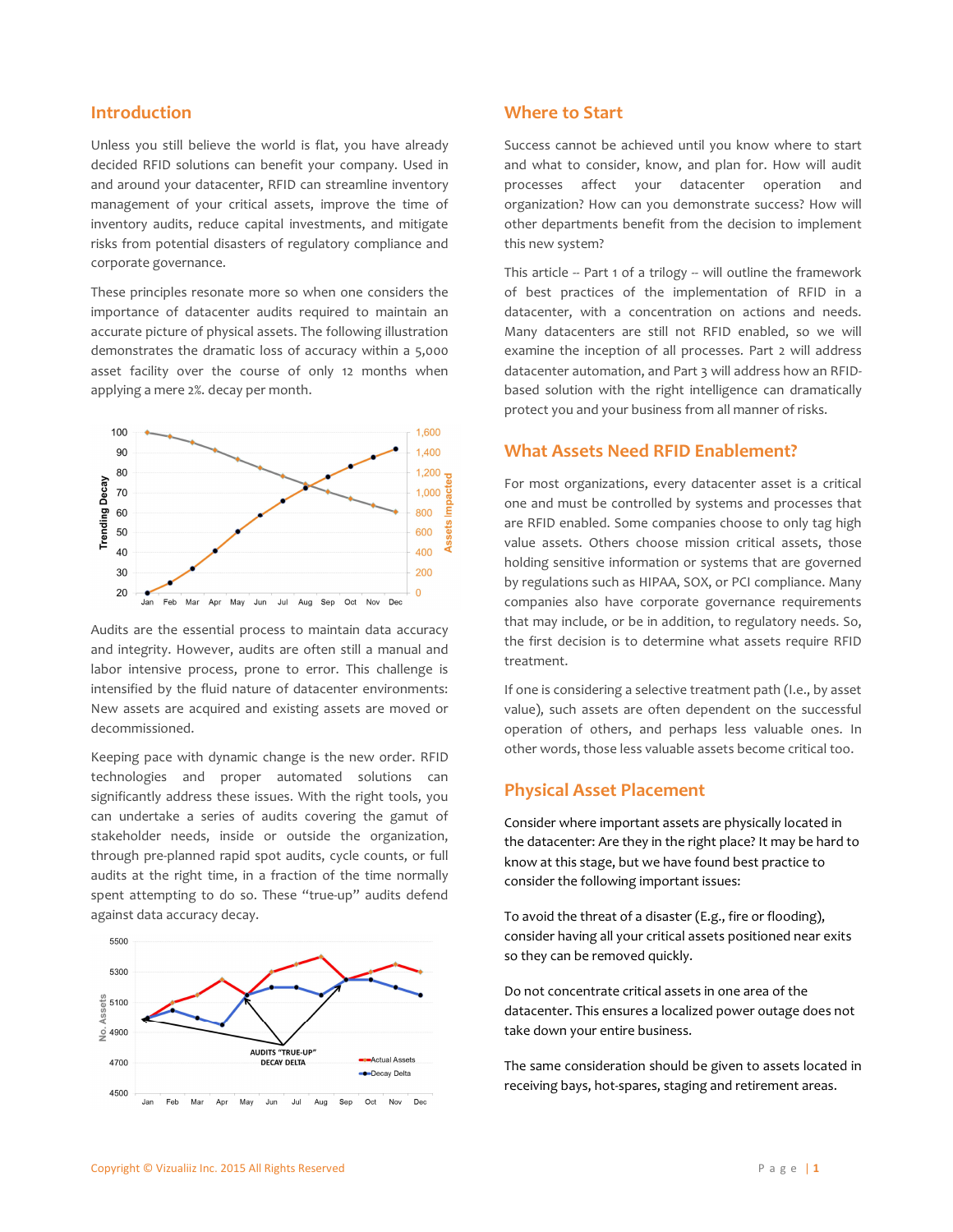### Initial Physical Asset Data Scrub

The initial deployment of an RFID solution requires a comprehensive and detailed data scrub of the physical assets in a datacenter during which:

- RFID tags are physically applied to assets.
- Each asset's attributes, such as serial number, hostname, location, and the association of this data with the RFID tag number are captured.

This appears at first to be a laborious task, but as we will discuss later, there are ways to significantly reduce the time and cost of executing this initial data scrub. And, when selecting the right solutions, future audits can be fully automated, which dramatically reduces audit investments of time and labor costs.

Numerous decisions must be made for this phase. While the principles of RFID enablement are common in every instance, each datacenter has its own unique characteristics and challenges:

- The number and disbursement of assets.
- Whether assets are in racks, stand-alone, or both.
- Assets possess different sizes and form factors.
- Application of RFID tags must conform to best practices and guidelines.
- IMAC consideration must be given to the pace of asset decommissioning, moves, and changes.
- Physical access at the rack level doors and access control.

Assets are not physically the same. They differ in dimensions, have different configurations and surfaces. In that normally RFID tags are fixed to an asset's surface via adhesive, different RFID tags with appropriate form factors need to be used.



Examples of RFID Form Factors

A blade for example will need a smaller tag than say a tape drive. Investing the time initially to identify the best location for the RFID tag will save money over time. Correct tag orientation will also yield maximum read performance. So, tag selection and placement is important. Here are some best practices we use in this regard:

- Surface selection needs to be even and flat with direct metal contact underneath the entire tag. You should avoid placing tags on areas of perforation or curved surfaces.
- Attach tags to the front side of an asset. Do not attach to top, side, bottom, back, rack mounts, or leaf ear mounts that are removable or replaceable. The following illustration shows the progression of ideal tag placement.



- RFID labels have human-readable components, so make sure the label orientation is consistent.
- Place tags either horizontally or vertically depending on the asset's form factor. It's generally easier to read a tag with a direct line of sight between the tag and the RFID reader but unlike bar codes, line of sight is not necessarily a requirement.
- If no acceptable position is available, use "hang style" tethered tags. Position tags with labels facing forward.
- Do not place tags over air vents. serial numbers, barcodes, model or logos, host names, LED's or lights, hinged doors, and of course in a location that will interfere with power or toggle switches
- Define the process and required accessories to capture the back peel release liner for tags attached via adhesives.

There are two other important factors to consider.

- Temperature can impact the adhesive mounting RFID tags. Tag selection should account for this including the use of specialty tags for hot or cold conditions.
- Some forward facing assets can have other assets associated with them that are behind them. We recommend flagging these occurrences on the face of the front asset to ensure these "out of sight ones are not overlooked.

#### Data Capture

There are two schools of thought as to when asset data should be captured during the data scrub process: